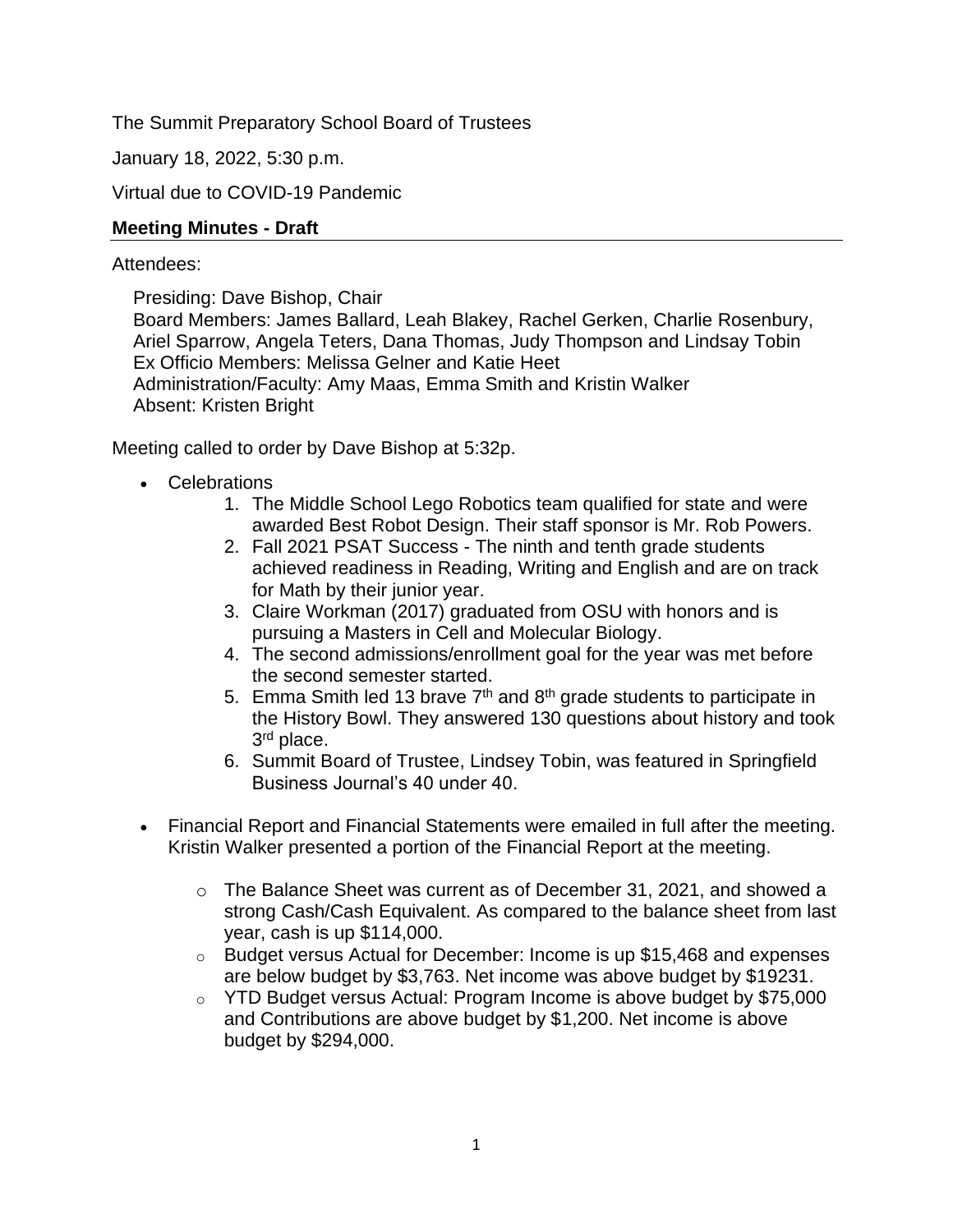MOTION: Lindsay Tobin moved to approve the Finance report as emailed. Rachel Gerken seconded. Motion was approved through an email vote on January 21, 2022.

### CONSENT AGENDA (Status Reports)

The following reports were submitted to the board in advance of the meeting.

- 1. Head of School Report Dr. Katie Heet
- 2. Faculty Report Emma Smith
- 3. Admissions Report, Attrition Report Amy Maas
- 4. Development Report Dr. Katie Heet
- 5. Marketing Report Amy Maas
- 6. Strategic Planning no report
- 7. Building and Grounds Report no report
- 8. Crisis and Risk Assessment no report

MOTION: Leah Blakey moved to approve the Consent Agenda as presented prior to the meeting. James Ballard seconded. Motion was approved.

#### OLD BUSINESS

- 2022/23 Budget Discussion
	- o Proposal
	- o Tuition Rates 22-23
	- o Preliminary budget
		- The Finance Committee proposed a preliminary budget to the board. This recommendation was a feasible way to move forward in a way that is consistent with the mission of the Summit while also the best way to retain staff and students. Even though it results in a deficit for a few years, this option is in the best interest for the future of The Summit.
	- o Preliminary notes

MOTION: Leah Blakey made a motion to approve the 2022-2023 preliminary budget with a net income of (\$271,872.49). Rachel Gerken seconded. Motion was approved with eight affirmative votes and one negative vote.

MOTION: Rachel Gerken made a motion to approve a 3% tuition increase and no Growth Fund for the 2022-2023 school year. Lindsay Tobin seconded. Motion was approved.

MOTION: James Ballard made a motion to change the sliding-scale tiers from 20%, 40%, 60% off to 30%, 50%, 70% off. Lindsey Tobin seconded. Motion was approved.